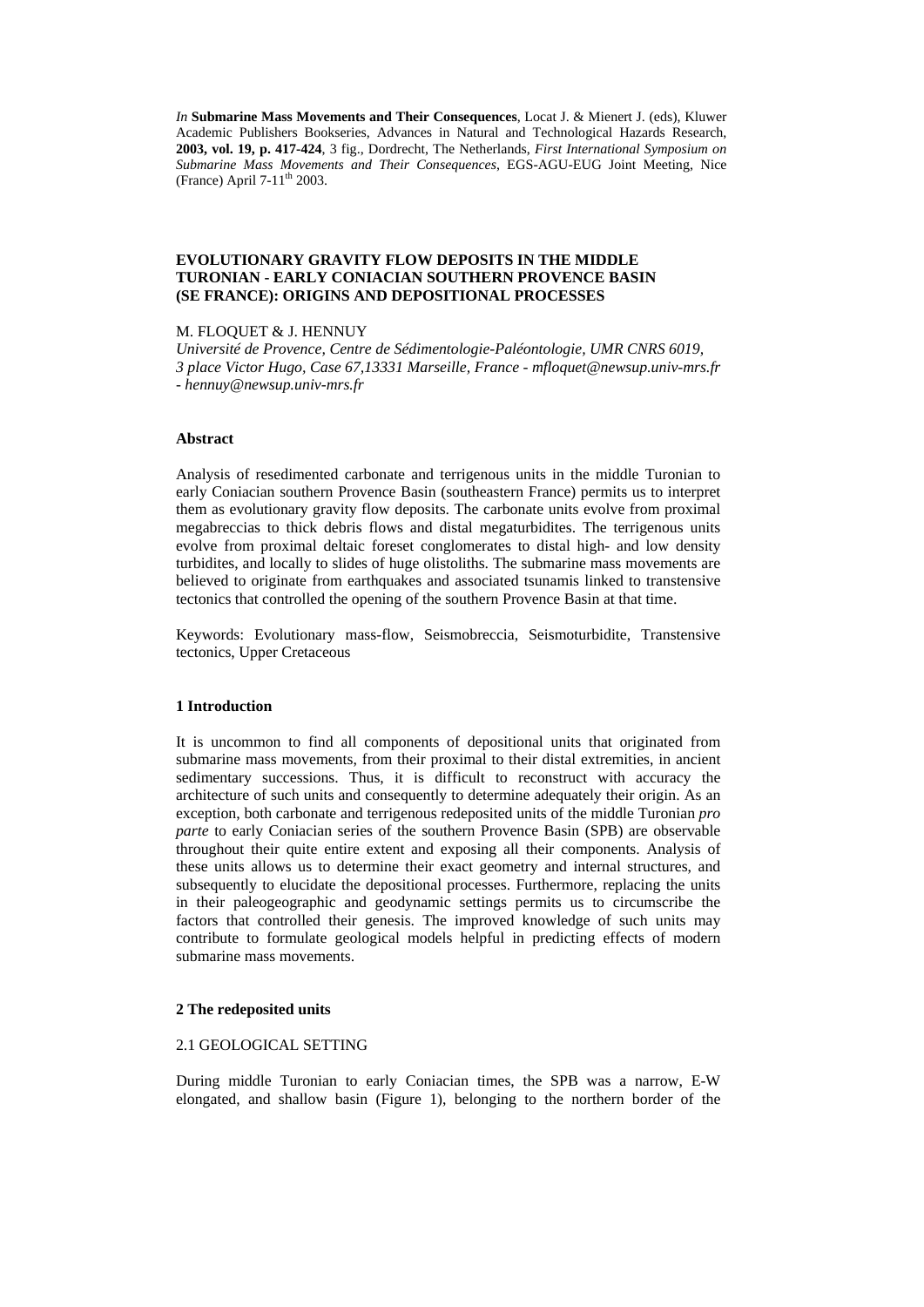#### *Floquet and Hennuy*

Pyrenean-Provencal Rift (Hennuy & Floquet, 2000; Floquet & Hennuy, 2001; Hennuy, 2003) which was connecting the Atlantic Oceanic domain to the west and the Valaisan one to the east. A carbonate platform (CPF) developed to the north of the SPB, while the Meridional Massif (MM) was emergent to the south (Figure 1). Two kinds of depositional units exist in the SPB: autochthonous and allochthonous units. The autochthonous units are quartzose and glauconitic calcarenites that formed under mainly W-E trending currents in the lower shoreface to upper offshore zones of the circalittoral environments. Allochthonous units are composed of both resedimented carbonates (RSC on Figure 1) that originated from the northern CPF and resedimented terrigenous sediments (RST on Figure 1) derived from the deltaic foresets and bottomsets coming from the MM.



FIGURE 1. Palaeogeographic reconstruction of the southern Provence Basin (SPB) at the time of RSC3/RST2 deposition (latest Turonian or earliest Coniacian times). CPF: southern Provence Carbonate Platform *(in situ* platform carbonates, light grey); RSC: resedimented carbonate units *(light grey)*; RST: resedimented terrigenous units (dark grey); MM: emerged Meridional Massif (darkest grey); A: autochthonous depositional units (medium grey). Big arrows indicate senestral transtensive movement related to the main southern fault system.

## 2.2 THE RESEDIMENTED CARBONATE UNITS

## 2.2.1 *Description*

Five resedimented carbonate units, called RSC1, 2, 3, 4 and 5, are recognized. Each, except RSC5, shows roughly the same vertical and lateral evolution. RSC1 to 4 comprise three distinct facies from the base to the top (unequally developed in each unit): a) chaotic or unorganized coarse breccias, b) organized breccias, and c) quartzose and glauconitic calcarenites. In addition, RSC3 and 4 yield a fourth facies of calcisiltites. These three or four facies grade vertically and laterally into one to the other.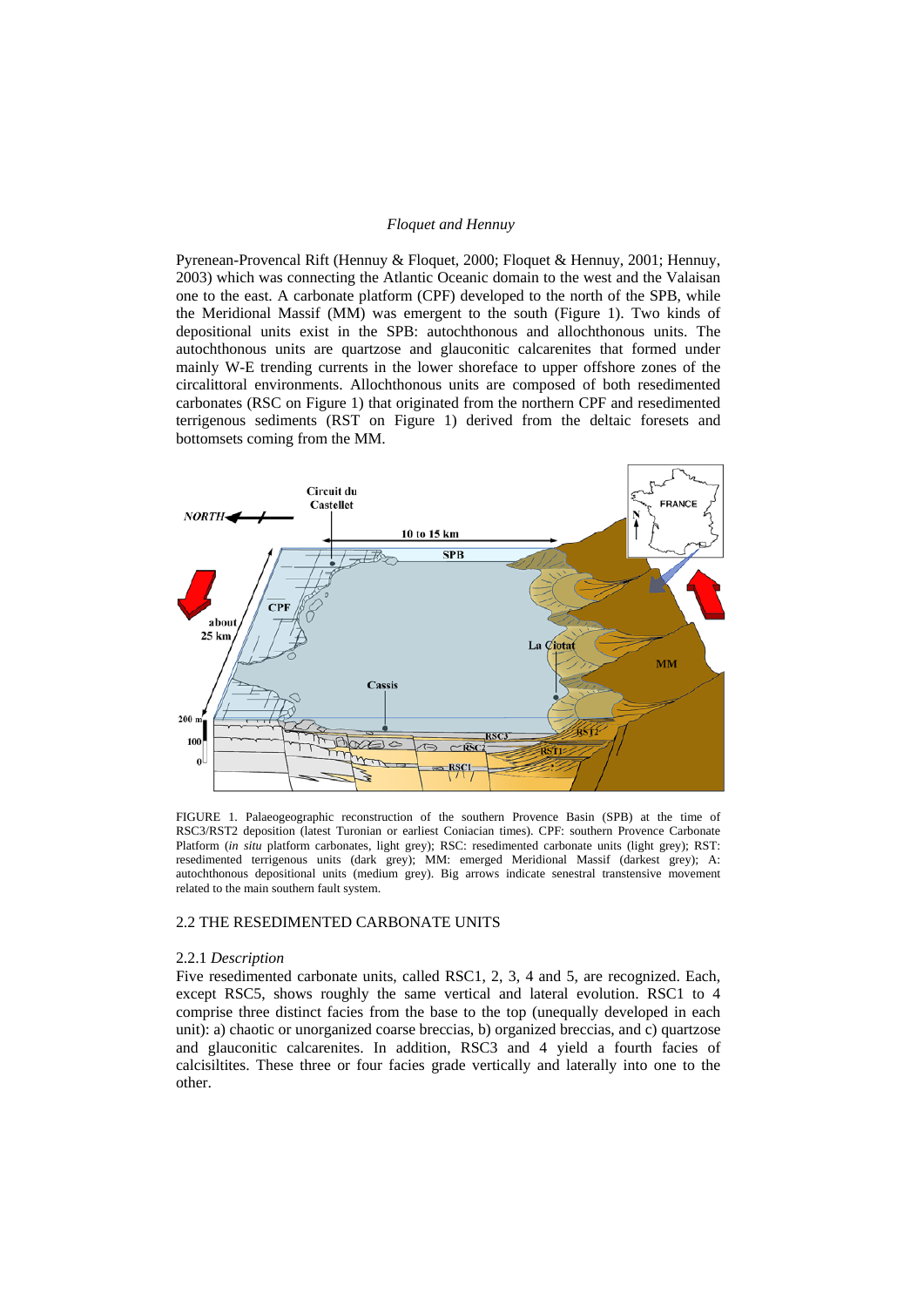#### *Evolutionary gravity flow, Upper Cretaceous, Provence*

*Vertically.* The chaotic and coarse breccias are highly heterometric and polygenetic. Their components are essentially limestones coming from the CPF, except for some quartzose and calcarenitic elements concentrated at the base of the RSC and reworked from the underlying autochthonous units. The components originating from the CPF include olistoliths ranging in size from very coarse blocks and exceptionally fine slabs (7 on Figure 2), to boulders and granules (3 on Figure 2) (following Blair & McPherson's classification, 1999). All components have a random arrangement within the matrix. The latter is made up of quartzose and glauconitic microbreccias and calcarenites which comprise a microfauna typical of circalittoral environments.

The components at the top of the chaotic breccias show a crude fining upward, and pass to the organized breccias facies (5 on Figure 2) arranged in elementary depositional sequences (from 1 up to 4 or 5, depending on the unit), each generally fining upward (5 on Figure 2), and amalgamated in a single fining and thinning upward larger sequence.

The quartzose and glauconitic calcarenites, into which CPF calcareous grains dominate, are made of fining and thinning upward beds separated by thickening upward (0.1 up to 2 centimetres) marly and silty layers, particularly within RSC3 and 4, so that they form a fining and thinning upward larger sequence. These calcarenites are mainly horizontally laminated, with occasional cross-bedding.

More specifically in the RSC3 and 4, the fining upward of the calcarenitic facies leads to calcisiltites which contain some fine-grained quartz, coaly plant remains, sponge spicules and planktonic foraminifera. These calcisiltites show horizontal laminations and wavy laminations of asymetric current ripples (4 on Figure 2) and biological tracks at the top, particularly in the RSC3.

RSC5 consists of a matrix-supported breccia which includes rudists bearing limestones coming from the CPF. This facies is only recognized on discontinuous and localized outcrops of RSC5.

*Laterally.* Three aspects of the lateral relationships are to be considered. Firstly, RSC1 to 4 are widely spread over the entire SPB, from the CPF margins to the MM border, and never appear to be localized or fan-shaped. However, RSC1 and 2 are thicker and coarser in the western part of the SPB (RSC2 is the coarsest and thickest unit -up to 70 metres- in the "Falaises Soubeyrannes" north of La Ciotat where it is arranged in two fining and thinning upward depositional sequences (RSC2a-b, Figures 1 and 3). On the contrary, RSC3 and 4 are thicker and coarser in the eastern part of the SPB (Mont Caume area, north of Toulon). Secondly, RSC1 to 4 exhibit an overall fining, as well as a better sequence arrangement, from their northern proximal pole to their southern distal pole. Most olistoliths, and the largest ones (7 on Figure 2), are located directly against the escarpments which constitute the CFP margins (6 on Figure 2). The coarser breccias lie toward the proximal pole while the microbreccias and calcarenites are developed toward the distal pole. In the same manner, the thickest development of the RSC3 and 4 calcisiltites occurs distally, southward. Thirdly, stacking of the successive RSC is clearly arranged in a double onlap (Figure 3). To the north, the backstepping or retrogradation from RSC1 to RSC4 is important and coincides with successive retreats of the scalloped margins of the CPF (from SPF1 up to SPF4 which are the main depositional sequences on the platform, Figure 3). To the south, the backstepping is limited, probably due to the steepness of the deltaic slopes at the MM border. There, all RSC pinch out in a retrogradational arrangement against deltaic foresets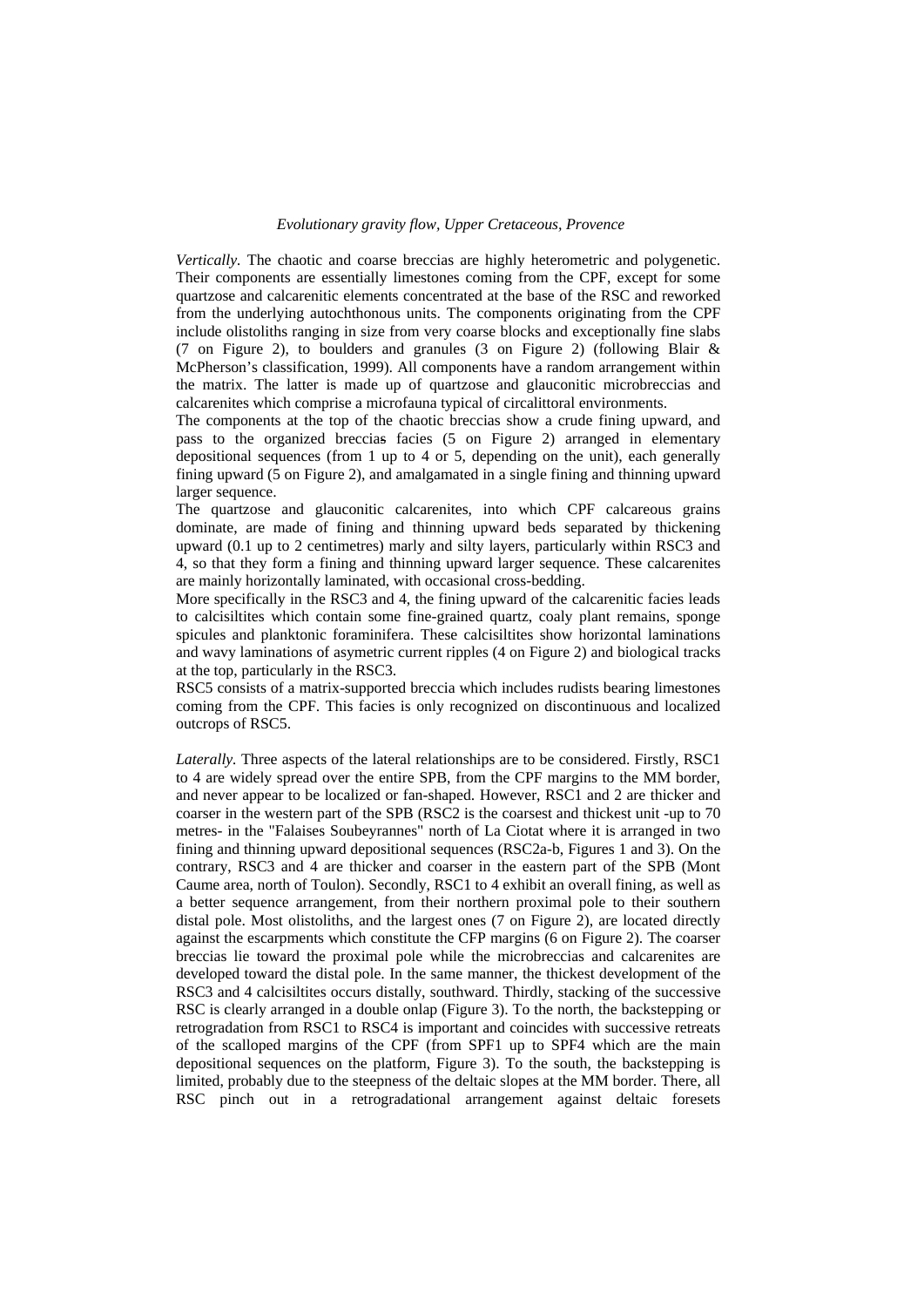*Floquet and Hennuy* 

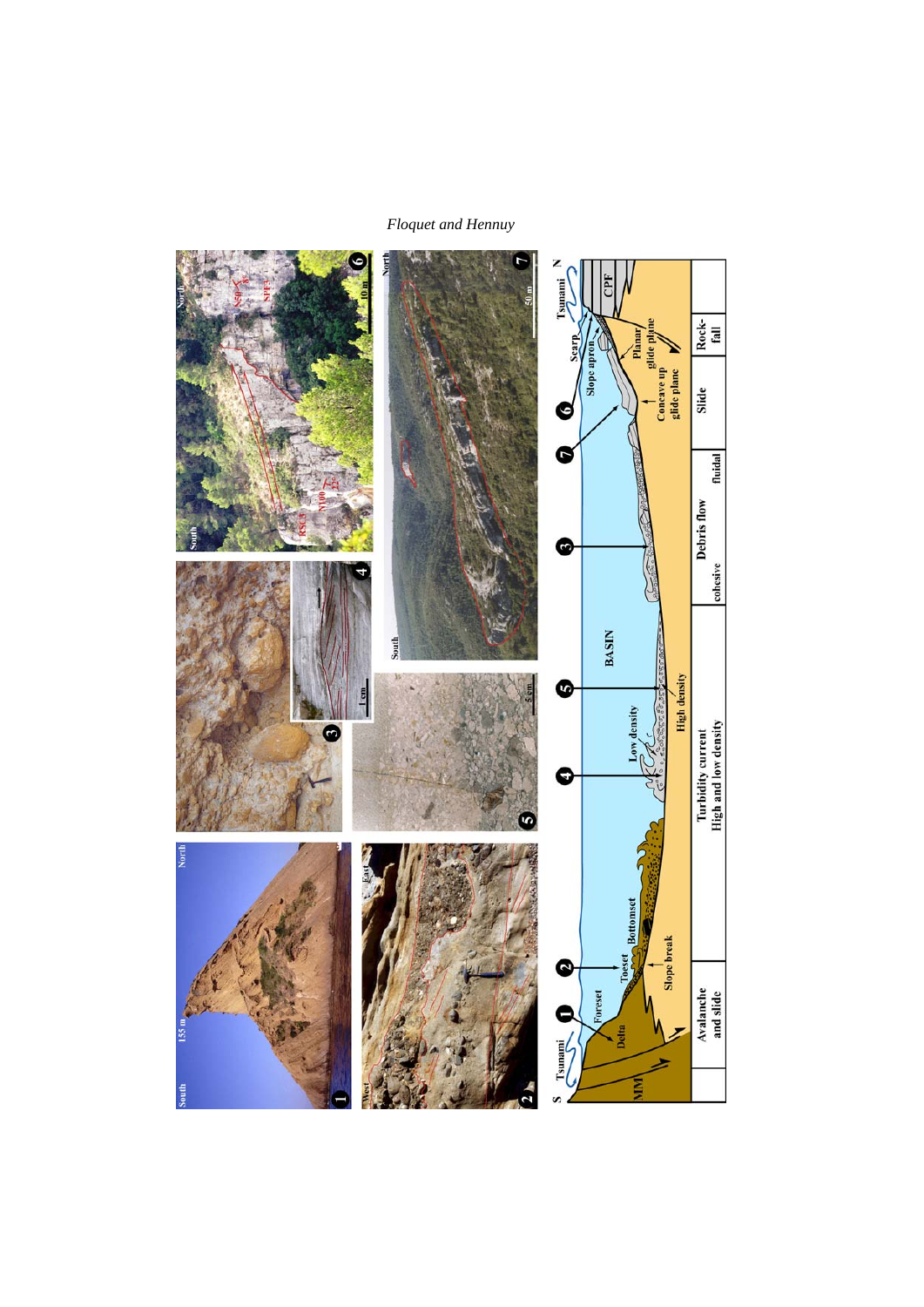#### *Evolutionary gravity flow, Upper Cretaceous, Provence*

FIGURE 2. Photographs of typical facies (1 to 7) derived from submarine mass movements in the late Turonian-early Coniacian southern Provence Basin (text for explanations) and interpretation (1 to 7) in terms of depositional processes and evolutionary gravity flow deposits, coming at the same time from the Carbonate Platform margin (erosional escarpment) to the north (CPF, right side of the diagram) and from fan deltas which lined the Meridional Massif to the south (MM, left side of the diagram) (text for explanations). Vertical exaggeration around X 6.

(Figures 1 and 3, corresponding to the sea-cliff spectacular outcrops southeast of the Cassis Bay).

## 2.2.2 *Depositional processes*

The RSC1 to 4 geometry and structures correspond to different evolutions of gravity flows linked to variable processes.

Along the CPF escarpment, the chaotic coarse breccias probably accumulated in submarine environment are typical slope deposits (slope aprons, 6 on Figure 2). The olistoliths, detached from the CPF, settled down along planar or concave up glide planes (with subsequent deformation, 7 on Figure 2) after sliding on the slope. The other components deposited after collapse and fall, at the toe of the escarpment.

Toward the distal pole, the unorganized breccias are regarded as results of clastsupported cohesive debris-flows (3 on Figure 2) that originated from the slope deposits. Slumps are very rare and restricted to soft sediments, while most calcareous components were already hardened before remobilization. The sequences of the organized breccias are considered as high density turbidites (5 on Figure 2). The coarsening upward base of some sequences resulted from very concentrated laminar flows (traction carpet, *sensu* Postma *et al*., 1988), while the fining upward main parts of all sequences are the results of less concentrated turbid currents in which elements were transported in suspension.

The fining and thinning upward calcarenites which accumulated distally are regarded as deposits from laminar current following turbid surges. The lack of bioturbation between each elementary depositional sequence (one fining upward calcarenitic bed plus one thin marly layer, particularly distinct in RSC3) indicates how quickly the succession of turbid surges and the stacking of turbidites occurred.

Calcisiltites of RSC3 and 4 are deposits of ripple tractive currents behind the turbid surges (low density turbidites, 4 on Figure 2). The scarcity of biological tracks indicates a slowing down of the sedimentation.

The stacking of the organized breccias and calcarenites in RSC1 and 2, plus the calcisiltites in RSC3 and 4, constitutes typical Bouma sequences restricted to their two (RSC1 and 2) or three (RSC3 and 4) basal terms *i.e.* the fining upward Ta, the parallel laminations bearing Tb, and the ripple laminations bearing Tc. The Ta-b sequences developed proximally while the Ta-c ones appeared distally.

Such Bouma sequences, owing to their thicknesses (in average, 3-10 metres for RSC1, 10-30 metres for RSC2, 8-25 meters for RSC3, 2-10 meters for RSC4) and to their spreading over the entire SPB, can be called megaturbidites (megacalciturbidites) (*sensu* Mutti *et al*., 1984). In the same manner, we name megabreccias (megacalcibreccias) the thick coarse and chaotic breccias including the olistoliths.

In summary, we consider that RSC1 to 4 are fully evolutionary gravity flows, almost identical to the synthetic model of Shanmugam *et al*. (1995).

RSC5 is regarded as a cohesive debris flow.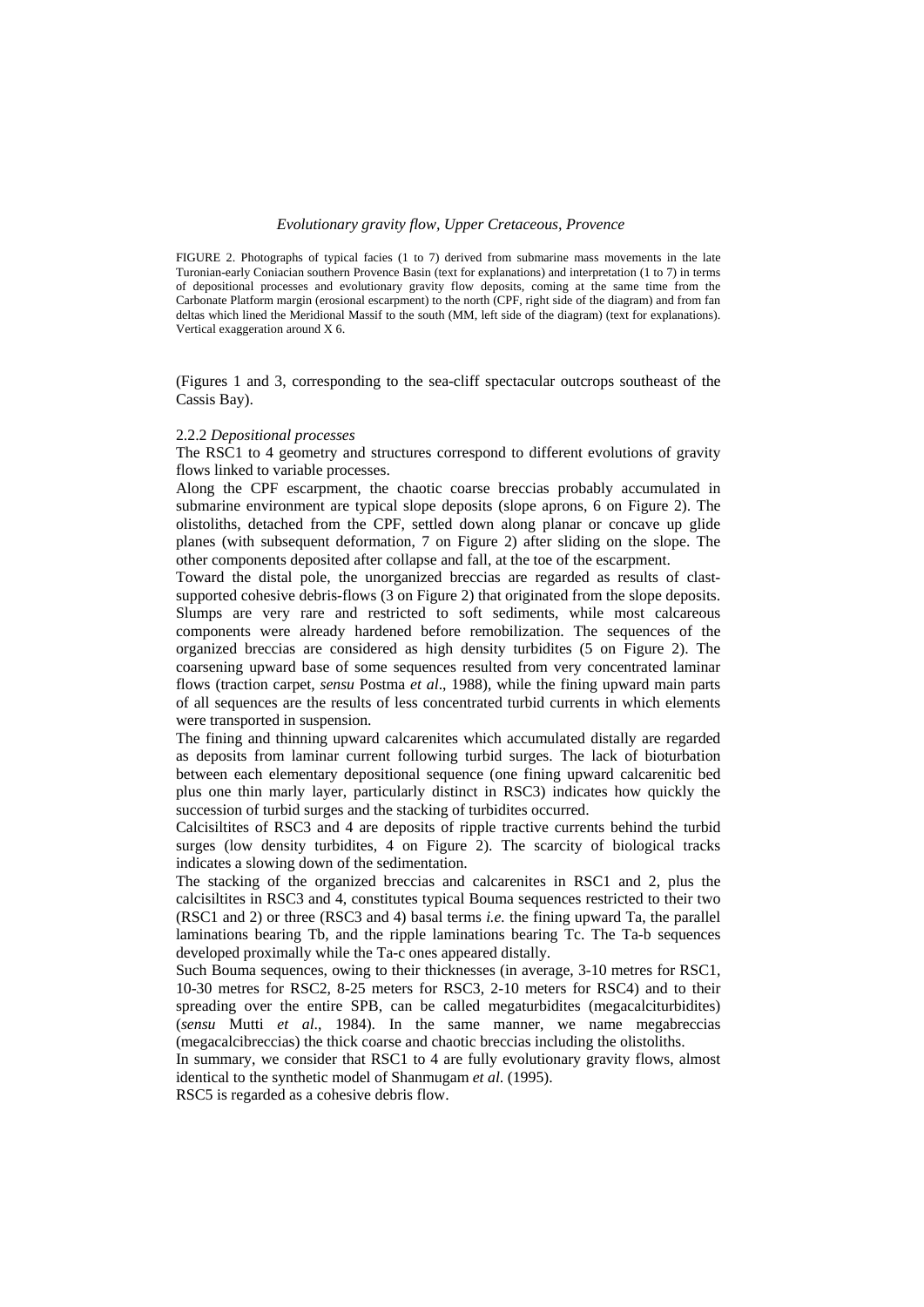#### *Floquet and Hennuy*



FIGURE 3. North- and southward onlaps of the carbonate megabreccias and megaturbidites RSC1 to 4, and correlative northward backstepping of the successive carbonate platforms (SPF1 to 4, including their outer escarpments) as well as southward backstepping of the successive Gilbert deltas RST1 to 3, from middle Turonian to early Coniacian times. This diagram corresponds to the western part of the SPB where all these sedimentological units are very well exposed (especially along the sea-cliff between Cassis and La Ciotat).

# 2.3 THE RESEDIMENTED TERRIGENOUS UNITS

### 2.3.1 *Description*

Four resedimented terrigenous units, called RST1, 2, 3 and 4, are distinguished, especially in the western part of the SPB (La Ciotat area, Figures 1 and 3). Each consists of deltaic foresets and bottomsets which evolve northward into the autochthonous depositional units of the SPB. All RST are mainly made up of conglomerates ("Poudingues de La Ciotat") composed of rounded to subangular fragments of Permo-Triassic quartzites and arkosic sandstones, middle Triassic grey dolomitic limestones, various Jurassic and early Cretaceous limestones, and rare gneissic rocks, all derived from the MM. The RST 1 to 4 stacking is slightly retrograding southward (Figure 3).

*Proximally.* The coarsest conglomerates (mainly pebbles and boulders, up to 0.80 metre in diameter) crop out to the south. There, they are arranged into high foresets (up to 120 metres), northwardly dipping at 25 degrees, as for example in the spectacular "Bec de l'Aigle" peak at La Ciotat which corresponds to RST1 (1 on Figure 2). The foresets are formed by a succession of poorly expressed depositional sequences: thin (0.20 metre-thick in average), laterally reduced (less than 20 metres in length), and often coarsening upward.

*Distally.* The conglomerates present a progressive northward fining in the bottomsets. Interfingering within the so-called autochthonous units occurs from the toe of the foresets where the base of the conglomerates is underlined by scouring (2 on Figure 2,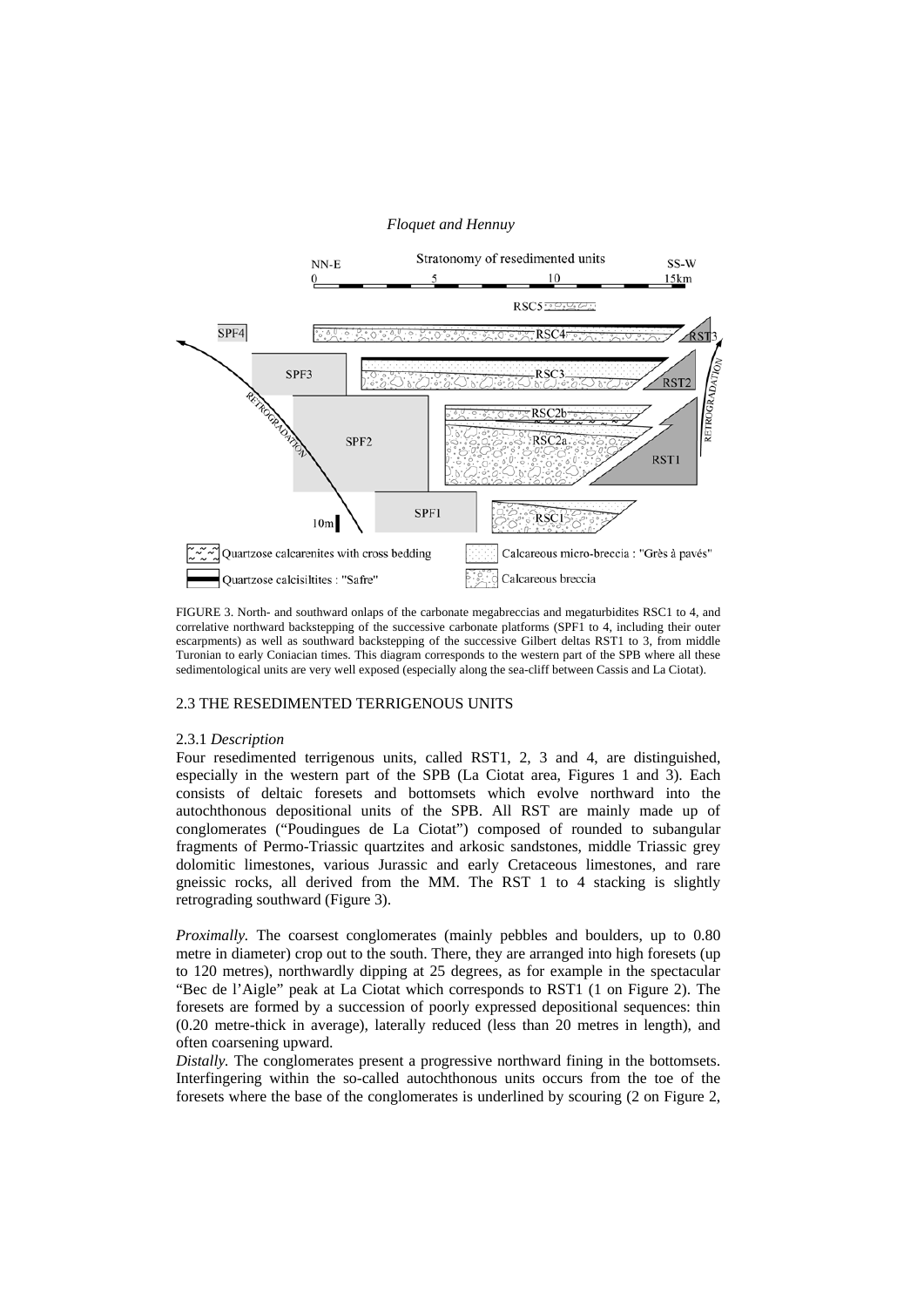## *Evolutionary gravity flow, Upper Cretaceous, Provence*

Le Mugel embayment) into the calcareous sandstones. The quartzose components that are mixed with the calcareous ones in the cross-bedded megaripples and sand-waves which typify the "autochthonous units", are derived from a terrigenous supply that passed through the Gilbert-deltas and spread extensively in the SPB. The depositional sequences of the conglomerates in the bottomsets are characterized by a fining upward and an extension over several hundred metres. More specifically, RST3 comprises huge olistoliths of conglomerate facies detached from the deltaic foresets toward the BSP centre ("La Grande Tête" and "Baou Rous" area).

### 2.3.2 *Depositional processes*

The depositional sequences of coarse material that constitute the deltaic foresets are the result of cohesive debris flows and rock falls down to the toesets. The depositional sequences of finer material that accumulated from the toesets to the bottomsets are regarded as evolutionary gravity flows including debris flows, high density turbidites and, distally, low density turbidites (Hennuy  $\&$  Floquet, 2000; Hennuy, 2003). We interpret such evolutions as the consequence of mass flow dispersal at the slope break between the foresets and bottomsets, and subsequent water incorporation, following the model proposed by Sohn *et al*. (1997). The gravel turbidites spread northward as prodeltaic lobes (*sensu* Kim & Chough, 2000). The RST3 olistoliths correspond to a major destabilization of previously consolidated deltaic foresets.

## **3 Controls on submarine mass movements**

## 3.1 TECTONICS

Evidences of tectonic activity during middle Turonian to early Coniacian times are ubiquitous in the SPB: synsedimentary normal faults and, in the autochthonous units, monogenic breccias and water escape structures that we interpret as seismites. Thus, tectonics probably gave rise to the initiation of RSC and RST gravity-flows. On the one hand, faulting created the CPF escarpments and initiated their destabilization which led to RSC1 to 4 carbonate megabreccia accumulations. In the same way, faulting initiated the major breaking of the deltaic foresets that resulted in the RST3 olistolith release. On the other hand, earthquake-related tsunamis may have mobilized the coarse material deposited at the margins of the SPB, as well as the one accumulated on the emerged platforms during relative sea-level lowstands (Floquet & Hennuy, 2001; Hennuy & Floquet, 2000, 2002; Hennuy, 2003). Such mobilization occurred in the form of evolutionary gravity flows. So, the resulting deposits constitute "seismobreccias" and "seismoturbidites" (*sensu* Mutti *et al*., 1984 and Shiki *et al*., 2000).

### 3.2 BASIN DYNAMICS

The onlaps of the RSC megabreccias and megaturbidites, both northward on the CPF and southward on the deltaic foresets (Figure 3) indicate an opening of the SPB. The northward backstepping of the CPF escarpment (tied to the RSC onlaps), plus the southward retrogradation of the deltas (Figure 3), confirm this hypothesis of a SPB opening, linked to downwarpings of its margins. The migration of the depocenters from the west to the east of the SPB during the considered time interval (Hennuy &